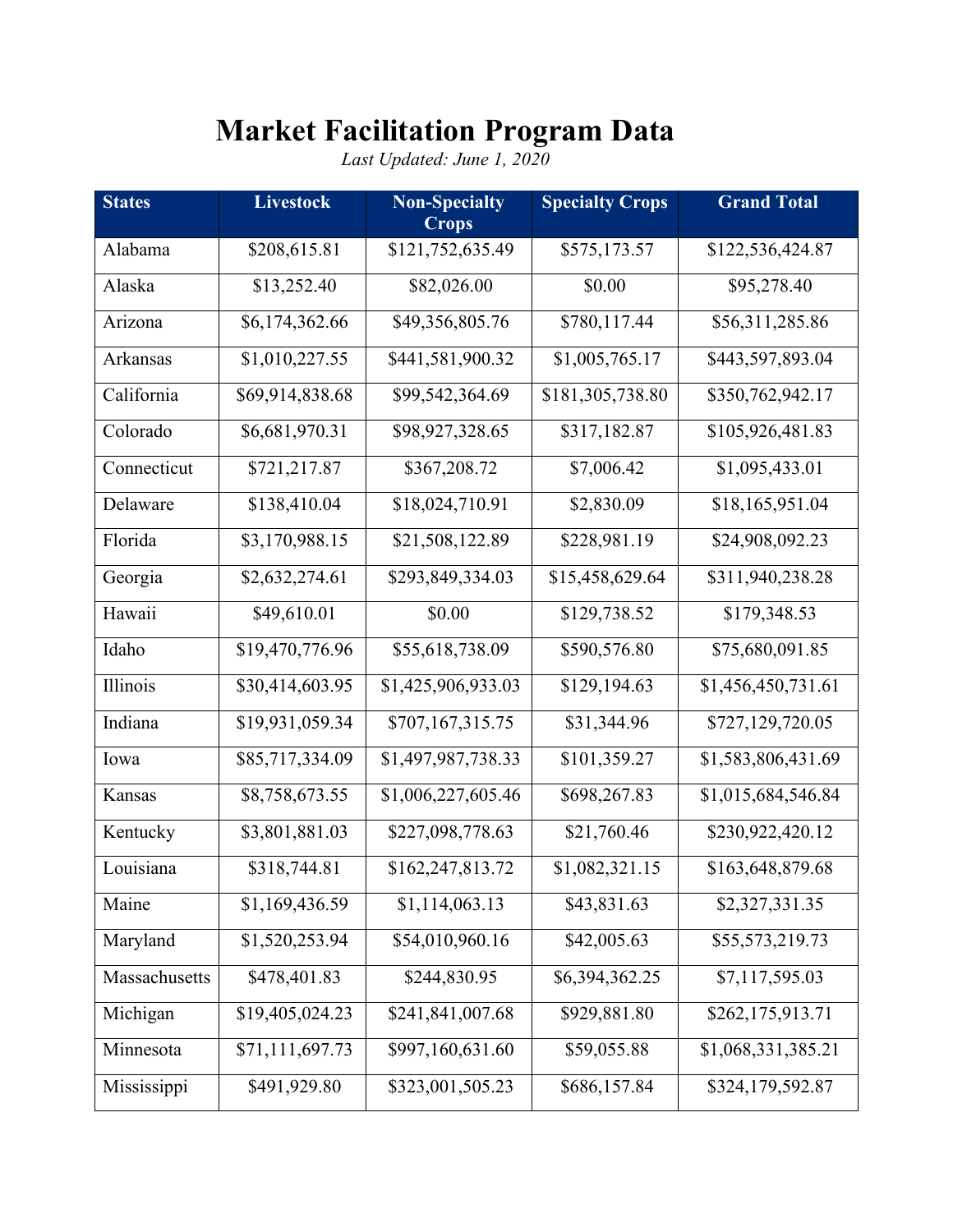| Missouri                | \$8,032,679.96  | \$624,593,717.20   | \$1,042,411.59  | \$633,668,808.75   |
|-------------------------|-----------------|--------------------|-----------------|--------------------|
| Montana                 | \$2,920,849.71  | \$126,027,204.26   | \$424,779.41    | \$129,372,833.38   |
| Nebraska                | \$17,567,640.30 | \$947,419,782.61   | \$50,147.25     | \$965,037,570.16   |
| Nevada                  | \$1,142,203.40  | \$3,032,670.65     | \$35,040.00     | \$4,209,914.05     |
| <b>New</b><br>Hampshire | \$459,869.73    | \$148,469.13       | \$3,851.23      | \$612,190.09       |
| New Jersey              | \$256,460.60    | \$8,629,840.01     | \$1,053,070.59  | \$9,939,371.20     |
| New Mexico              | \$12,865,038.46 | \$22,038,409.32    | \$3,664,099.91  | \$38,567,547.69    |
| New York                | \$22,870,086.15 | \$42,210,298.91    | \$410,987.16    | \$65,491,372.22    |
| North<br>Carolina       | \$4,244,437.79  | \$190,305,947.20   | \$294,442.25    | \$194,844,827.24   |
| North Dakota            | \$1,684,457.46  | \$693,343,392.70   | \$5,360.39      | \$695,033,210.55   |
| Ohio                    | \$19,015,097.46 | \$505,490,605.69   | \$76,369.13     | \$524,582,072.28   |
| Oklahoma                | \$1,070,777.68  | \$196,467,883.28   | \$9,748,331.10  | \$207,286,992.06   |
| Oregon                  | \$3,322,940.23  | \$20,292,798.86    | \$19,463,609.44 | \$43,079,348.53    |
| Pennsylvania            | \$15,775,959.64 | \$63,556,354.40    | \$166,794.99    | \$79,499,109.03    |
| Puerto Rico             | \$1,321,199.64  | \$22,139.13        | \$0.00          | \$1,343,338.77     |
| Rhode Island            | \$34,049.85     | \$15,022.31        | \$72,337.68     | \$121,409.84       |
| South<br>Carolina       | \$535,132.02    | \$59,429,411.92    | \$186,182.69    | \$60,150,726.63    |
| South Dakota            | \$18,501,035.25 | \$506,856,903.26   | \$7,131.25      | \$525,365,069.76   |
| Tennessee               | \$1,560,220.81  | \$230,496,530.27   | \$56,450.19     | \$232,113,201.27   |
| Texas                   | \$15,593,660.77 | \$1,055,582,475.28 | \$9,730,973.53  | \$1,080,907,109.58 |
| Utah                    | \$3,573,699.43  | \$7,184,986.73     | \$232,565.46    | \$10,991,251.62    |
| Vermont                 | \$4,706,721.56  | \$1,344,602.19     | \$0.00          | \$6,051,323.75     |
| Virginia                | \$2,516,900.35  | \$70,088,480.77    | \$47,909.99     | \$72,653,291.11    |
| Washington              | \$9,886,742.21  | \$65,279,342.07    | \$41,485,171.14 | \$116,651,255.42   |
| West Virginia           | \$169,071.60    | \$3,339,084.97     | \$3,110.00      | \$3,511,266.57     |
| Wisconsin               | \$49,319,497.52 | \$287,130,764.16   | \$12,368,608.79 | \$348,818,870.47   |
| Wyoming                 | \$240,764.99    | \$7,491,835.41     | \$0.00          | \$7,732,600.40     |